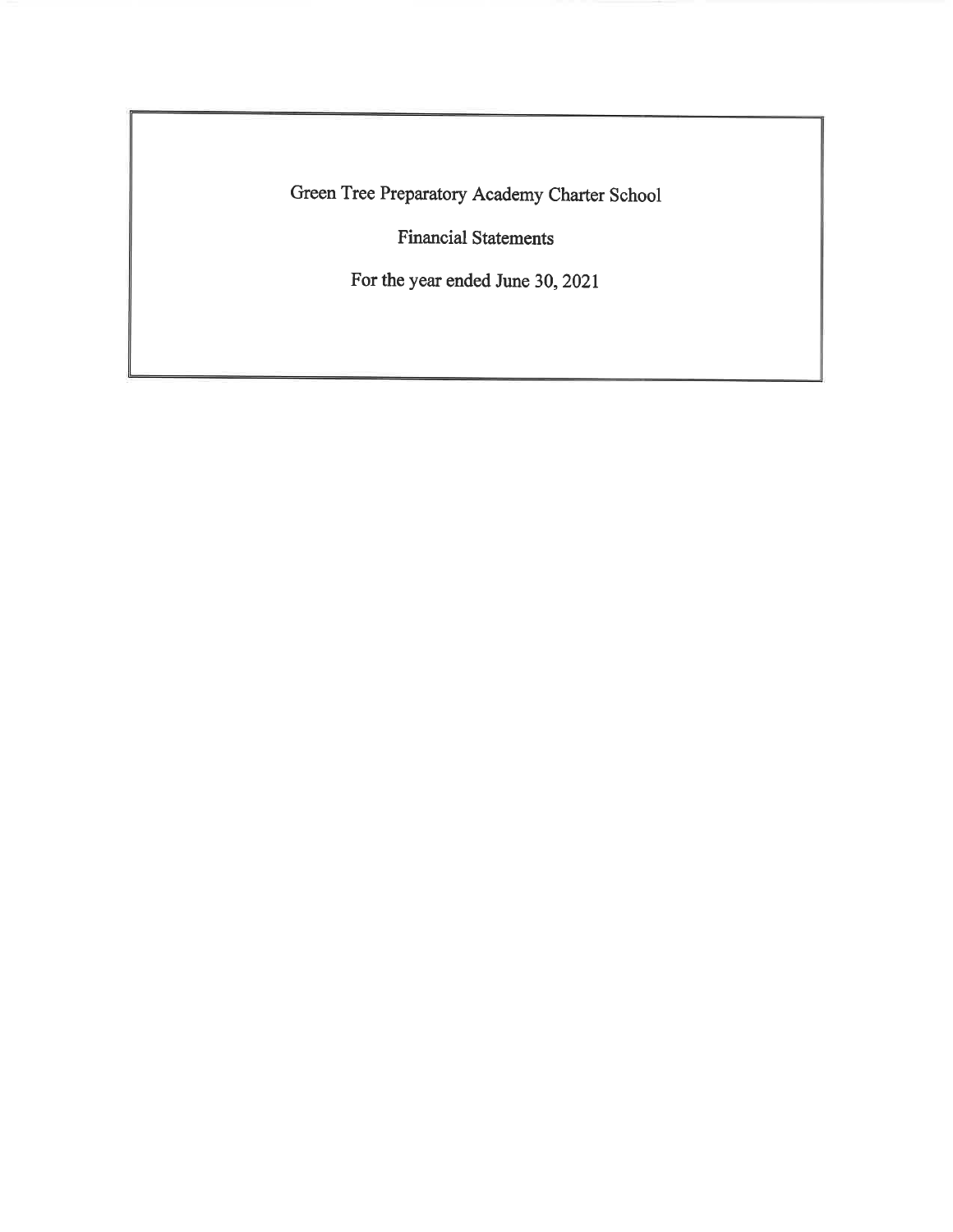# Green Tree Preparatory Academy

# Financial Statements

# For the year ended June 30, 2021

# Table of Contents

| Independent Auditor's Report                                                                                                                                                                              | $2 - 3$   |
|-----------------------------------------------------------------------------------------------------------------------------------------------------------------------------------------------------------|-----------|
| <b>Statement of Financial Position</b>                                                                                                                                                                    | 4         |
| Statement of Activities and Change in Net Assets                                                                                                                                                          | 5         |
| <b>Statement of Cash Flows</b>                                                                                                                                                                            | 6         |
| Notes to Financial Statements                                                                                                                                                                             | $7 - 9$   |
| Report on Internal Control Over Financial Reporting and on Compliance and Other Matters<br>Based on an Audit of Financial Statements Performed in Accordance with Government<br><b>Auditing Standards</b> | $10 - 11$ |
| Independent Auditor's Report on Supplemental Schedules                                                                                                                                                    | 12        |
| Independent Auditor's Report on Schedule of Revenue and Expenditures for<br><b>Instrumentality Charter School</b>                                                                                         | 13        |
| Schedule of Charter School Revenue and Expenditures for Instrumentality Charter School                                                                                                                    | 14        |
| Schedule of Findings and Questioned Costs                                                                                                                                                                 | 15        |
| Schedule of Prior Year Findings and Questioned Costs                                                                                                                                                      | 16        |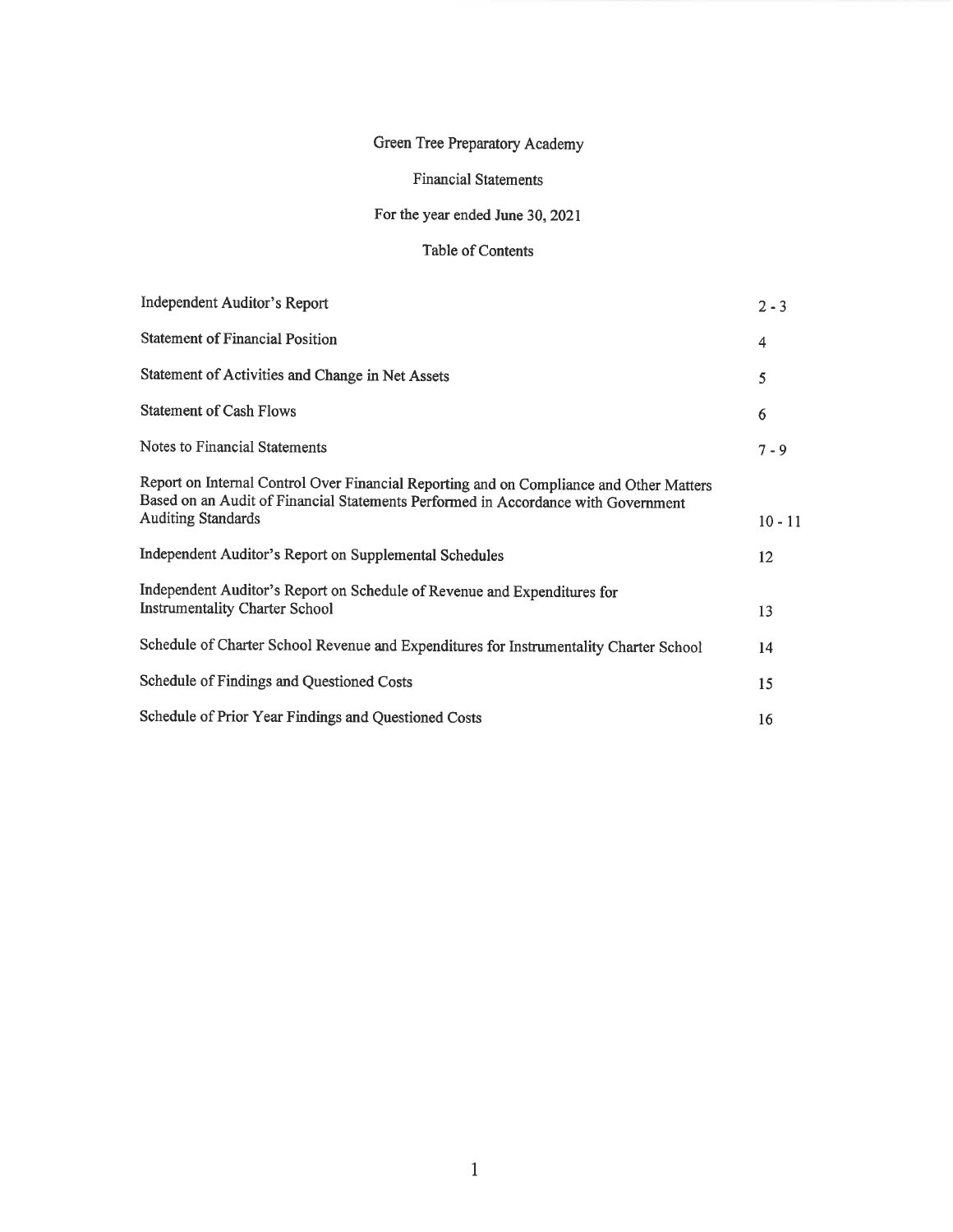# Independent Auditor's Report

Green Tree Preparatory Academy School Governance Council And the Milwaukee Board of School Directors

## Report on the Financial Statements

I have audited the accompanying Statement of Financial Position, Statement of Activities and Change in Net Assets, and Cash Flows (Financial Statements) of the Green Tree Preparatory Academy Charter School for the year ended June 30, 2021 and the related notes to the financial statements. Green Tree Preparatory Academy is an instrumentality charter school of MPS.

# Management's Responsibility for the Financial Statements

Management is responsible for the preparation and fair presentation of these financial statements in accordance with accounting principles generally accepted in the United States of America; this includes the design, implementation, and maintenance of internal control relevant to the preparation and fair presentation of financial statements that are free from material misstatement, whether due to fraud or error.

# Auditor's Responsibility

My responsibility is to express an opinion on these financial statements based on my audits. I conducted my audits in accordance with auditing standards generally accepted in the United States of America and the standards applicable to financial audits contained in Government Auditing Standards, issued by the Comptroller General of the United States. Those standards require that I plan and perform the audit to obtain reasonable assurance about whether the financial statements are free from material misstatement.

An audit involves performing procedures to obtain audit evidence about the amounts and disclosures in the financial statements. The procedures selected depend on the auditor's judgment, including the assessment of the risks of material misstatement of the financial statements, whether due to fraud or error. In making those risk assessments, the auditor considers internal control relevant to the entity's preparation and fair presentation of the financial statements in order to design audit procedures that are appropriate in the circumstances, but not for the purpose of expressing an opinion on the effectiveness of the entity's internal control. Accordingly, I express no such opinion. An audit also includes evaluating the appropriateness of accounting policies used and the reasonableness of significant accounting estimates made by management, as well as evaluating the overall presentation of the financial statements.

I believe that the audit evidence I have obtained is suffrcient and appropriate to provide a basis for my audit opinion.

# Opinion

In my opinion, the financial statements referred to above present fairly, in all material respects, the financial position of Green Tree Preparatory Academy Charter School as of June 30,2027 and the results of their operations and their cash flows for the year then ended in accordance with accounting principles generally accepted in the United States of America.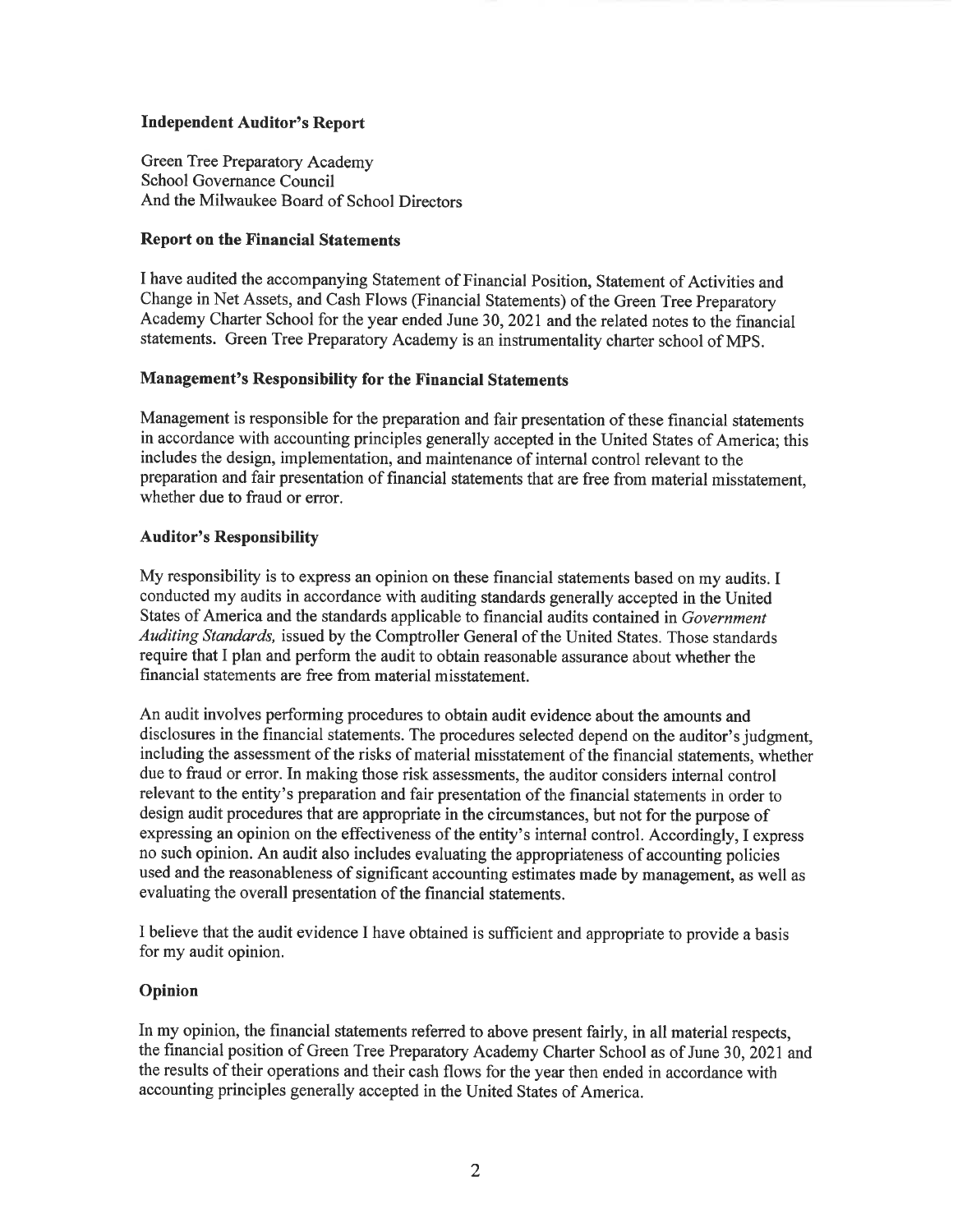#### fndependent Auditor's Report (continued)

# Report on Other Legal and Regulatory Requirements

In accordance with Government Auditing Standards, I have also issued a report dated December 15, 2021 on my consideration of Green Tree Preparatory Academy Charter School's internal control over financial reporting and my tests of its compliance with certain provisions of laws, regulations, contracts, grant agreements and other matters. The purpose of that report is to describe the scope of my testing of internal control over financial reporting and compliance and the results of that testing, and not to provide an opinion on the internal control over financial reporting or on compliance. That report is an integral part of an audit performed in accordance with Government Auditing Standards and should be considered in assessing the results of my audit.

Bruce Michael Redlin, CPA, LLC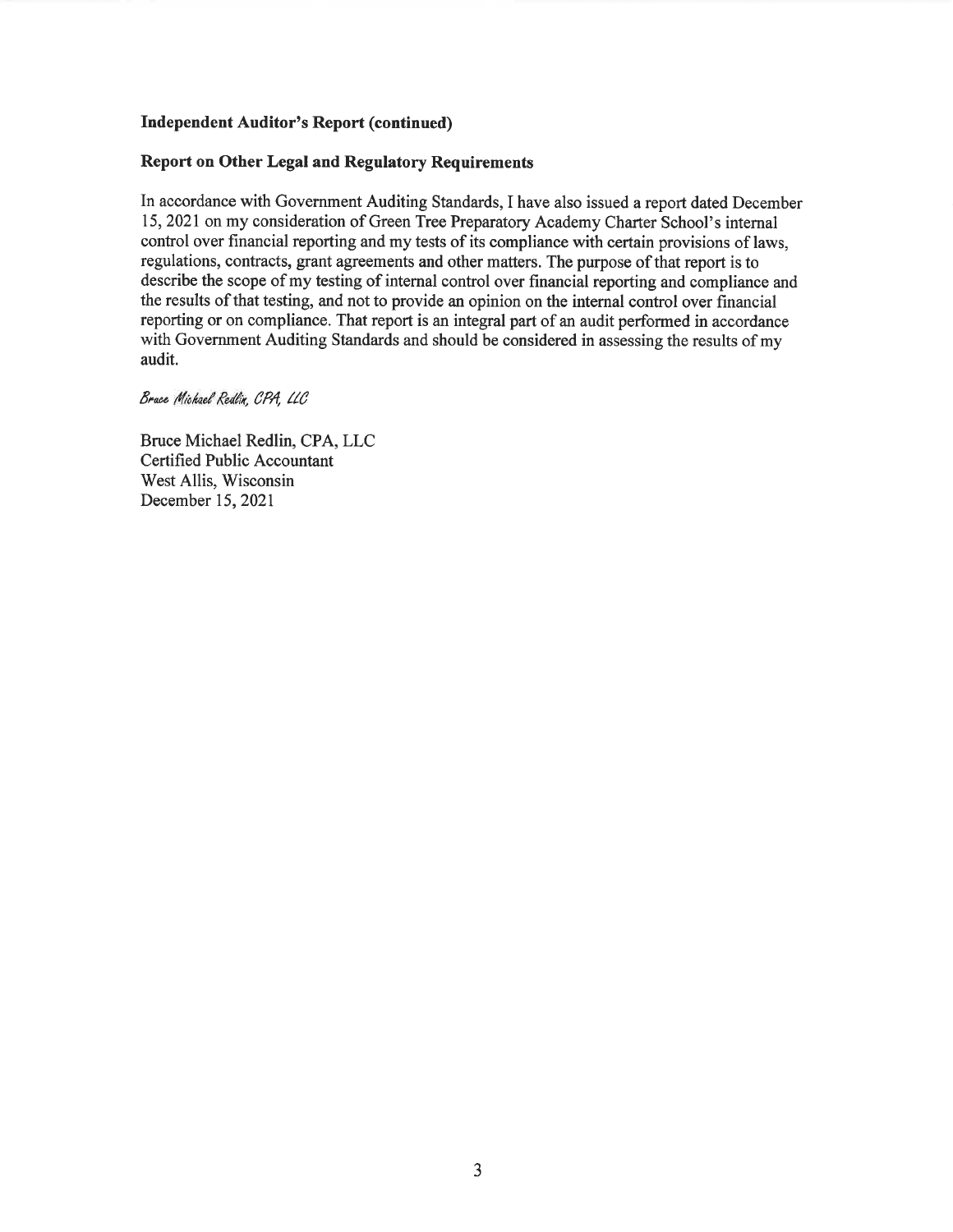# Green Tree Preparatory Academy Statement of Financial Position June 30,2021

| Assets                                  |  |        |              |
|-----------------------------------------|--|--------|--------------|
| <b>Current Assets</b><br>Cash in Bank   |  | 15,035 |              |
| <b>Total Current Assets</b>             |  |        | \$<br>15,035 |
| <b>Total Assets</b>                     |  |        | \$<br>15,035 |
| <b>Net Assets</b>                       |  |        |              |
| Net Assets - Without Donor Restrictions |  |        | 15,035       |
| <b>Total Net Assets</b>                 |  |        | \$<br>15,035 |

The accompanying notes are an integral part of these financial statements.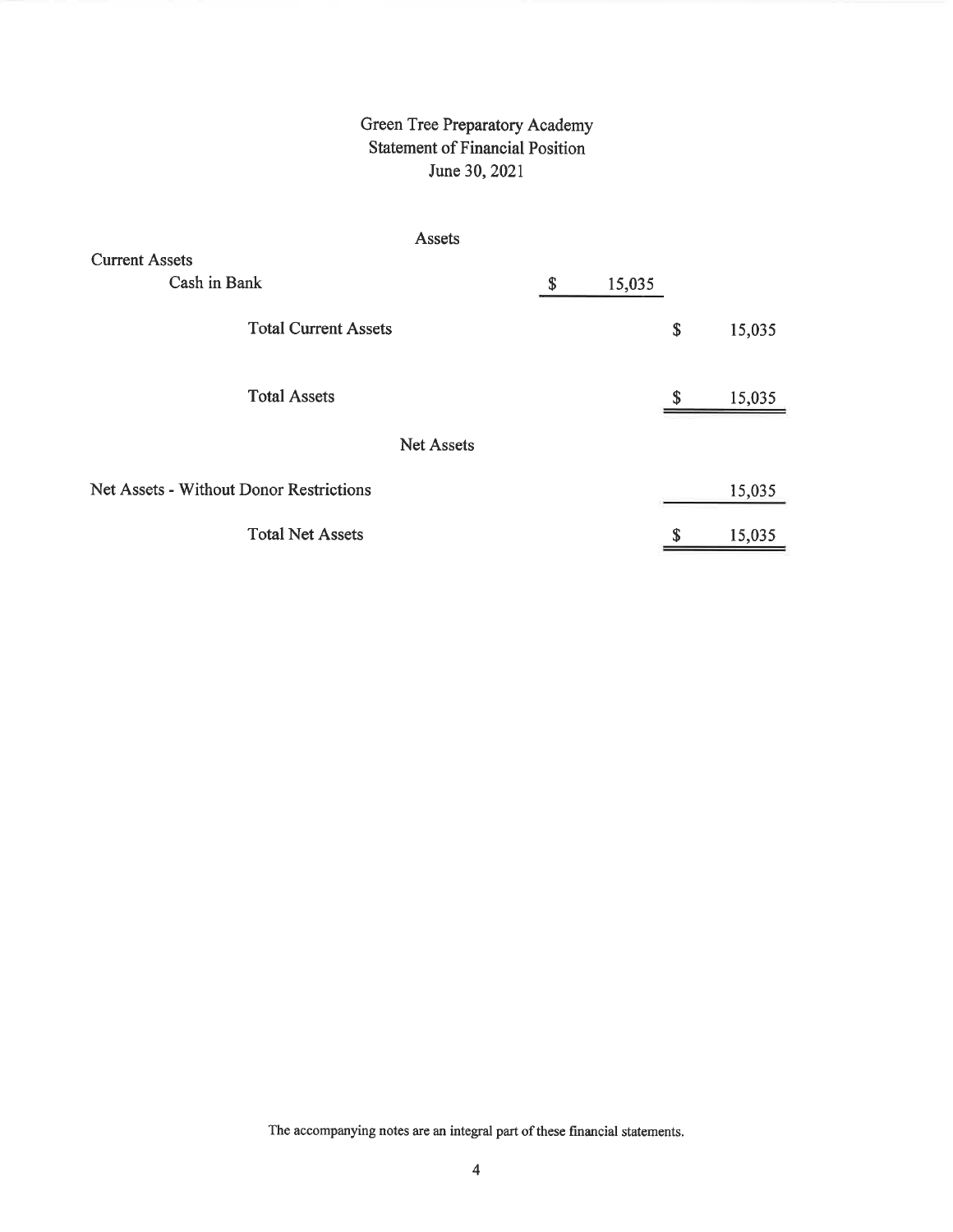#### Green Tree Preparatory Academy Statement of Activities and Change in Net Assets For the year ended June 30, 2021

|                                                                 | Total             |              | General<br>Fund           | Grants        | Student<br>Activity<br>Funds |
|-----------------------------------------------------------------|-------------------|--------------|---------------------------|---------------|------------------------------|
| Revenue -                                                       |                   |              |                           |               |                              |
| <b>Funds Received from MPS</b>                                  | \$<br>2,346,393   | $\mathbf{s}$ | $\sqrt[6]{}$<br>2,346,393 |               | \$                           |
| Federal Grant - Title I                                         | 176,798           |              |                           | 176,798       |                              |
| Federal Frant - Title II                                        |                   |              |                           |               |                              |
| Federal Grant - Title III                                       | ×                 |              |                           |               |                              |
| Project Head Start                                              |                   |              |                           |               |                              |
| DPI Charter School Grant                                        | 62,141            |              |                           | 62,141        |                              |
| <b>Funds Received for Student Activities</b>                    | 2,921             |              |                           |               | 2,921                        |
| <b>Total Revenue</b>                                            | 2,588,253         |              | 2,346,393                 | 238,939       | 2,921                        |
| Expenditures -                                                  |                   |              |                           |               |                              |
| <b>Position Salaries</b>                                        | 1,515,507         |              | 1,401,042                 | 114,465       |                              |
| Other Wages                                                     | 121,938           |              | 92,300                    | 29,638        |                              |
| <b>Benefits</b>                                                 | 872,755           |              | 795,950                   | 76,805        |                              |
| <b>Purchased Services</b>                                       | 22,847            |              | 22,847                    | ×,            |                              |
| Supplies                                                        | 52,285            |              | 34,254                    | 18,031        |                              |
| Capital Expenses                                                | ٠                 |              | $\equiv$                  |               | $\qquad \qquad \blacksquare$ |
| Funds Expended on Student Activities                            | 2,435             |              | $\omega$                  | $\frac{1}{2}$ | 2,435                        |
| <b>Total Expenditures</b>                                       | 2,587,767         |              | 2,346,393                 | 238,939       | 2,435                        |
| Excess Revenues (Under) or Over Expenditures                    | 486               |              | ie.                       | ×             | 486                          |
| Depreciation Expense                                            | ٠                 |              |                           |               |                              |
| Excess Revenues (Under) or Over Expenditures after Depreciation | 486               |              |                           |               | 486                          |
| Net Assets - Without Restrictions - Beginning of Year           | 14,549            |              |                           |               | 14,549                       |
| Net Assets - Without Restrictions - End of Year of Year         | \$<br>$15,035$ \$ |              | \$<br>$\sim$              | $\bullet$     | \$<br>15,035                 |

The accompanying notes are an integral part of these financial statements.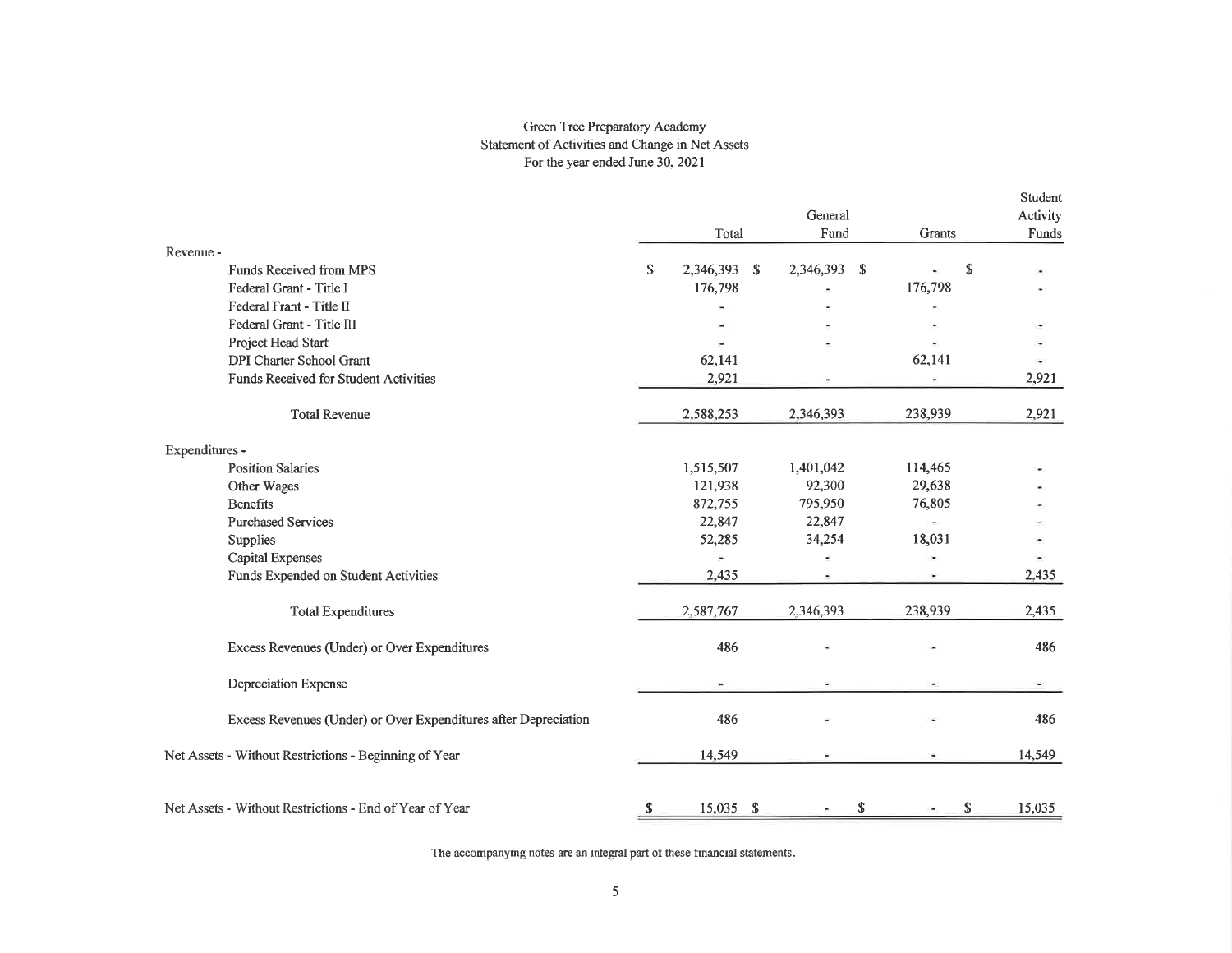# Green Tree Preparatory Academy Statement of Cash Flows For the year ended June 30, 2021

# Cash Flows From Operating Activities -

| Excess Revenue Over or (Under) Expenditures | 486    |
|---------------------------------------------|--------|
| Net Cash Flow From Operating Activities     | 486    |
| Cash - Beginning of Year                    | 14,549 |
| Cash - End of Year                          | 15,035 |

The accompanying notes are an integral part of these financial statements.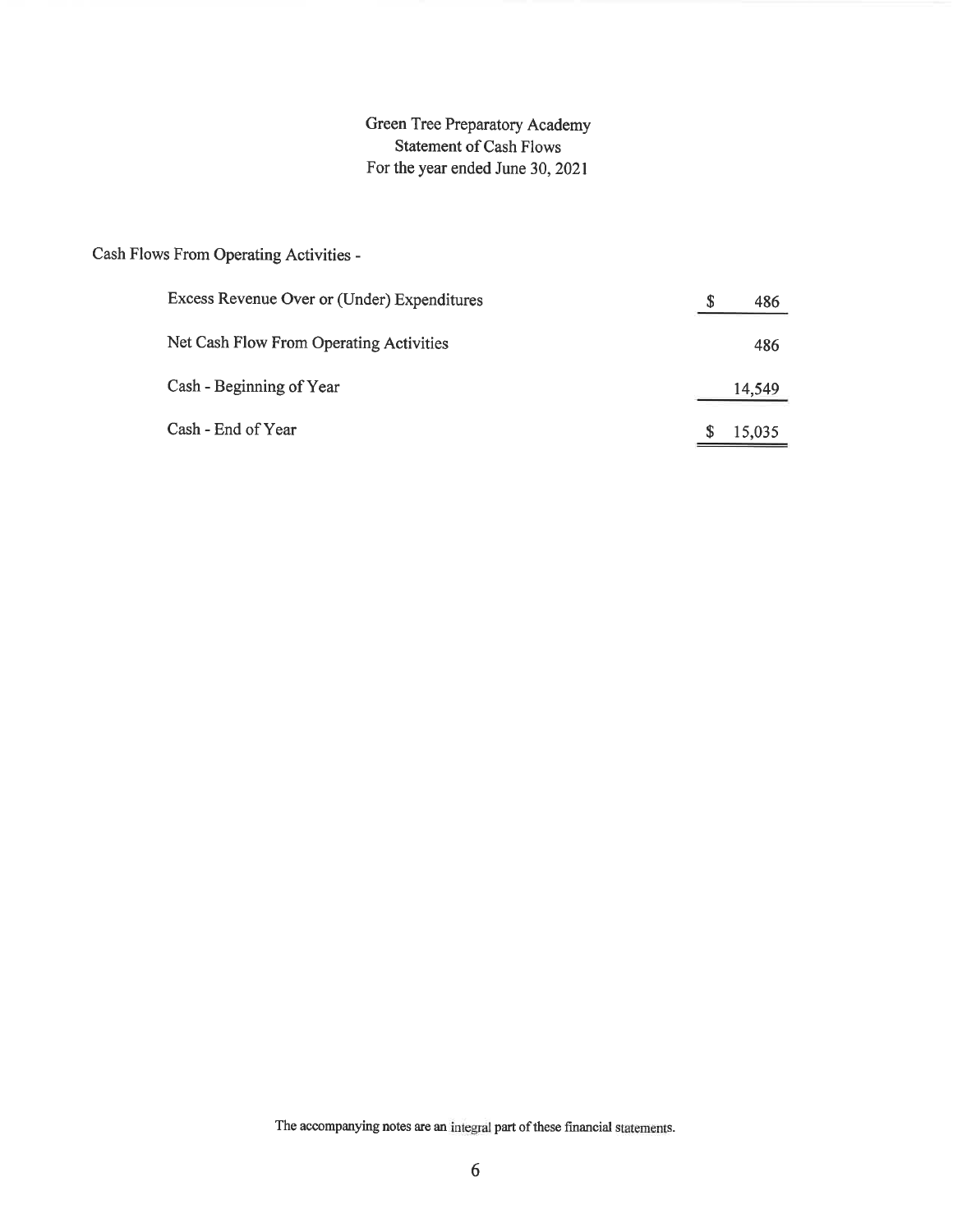#### Green Tree Preparatory Academy Charter School Notes to Financial Statements Year ended June 30, 2021

#### Note l. Significant Accounting Policies

The financial statements of Green Tree Preparatory Academy have been prepared in conformity with generally accepted accounting principles as applied to govemment units. The Government Accounting Standards Board (GASB) is the accepted standard-setting body for establishing governmental accounting and financial reporting principles.

Reporting Entity - The Milwaukee Board of School Directors (Board) on January 24, 2019, granted the petition of Green Tree Preparatory Academy to operate a Milwaukee Public School (MPS) instrumentality charter school. The Board approved a five-year contract for school years2019-2020 through 2023-2024 on December 19, 2019. For the 2020-2021 school year (year ended June 30, 2021), the contract required Green Tree Preparatory Academy to provide educational services to a maximum of 420 pupils. During the 2020-2021 school year, Green Tree Preparatory Academy received funding for 212 students.

Green Tree Preparatory Academy operates under Chapter 118.40 of the Wisconsin statutes and its contract with MPS. MPS is the Local Education Agency (LEA) for Green Tree Preparatory Academy and, as such, distributes funds from the district's general, categorical, construction, extension, and grant funds to Green Tree Preparatory Academy. As an MPS instrumentality charter school, the school's financial activities are subject to review by MPS's extemal auditors and are incorporated into MPS's annual Basic Financial Statements and the MPS Schedule of Federal and State Awards (Single Audit).

Basis of Presentation - Green Tree Preparatory Academy, as an MPS instrumentality charter school, is obligated to account for their funds in a manner consistent with the requirements of MPS. MPS requires that instrumentality charter schools present separate statements for each major fund category, that is, school operations, categorical, and student activities.

The financial statements of Green Tree Preparatory Academy have been prepared on the accrual basis in accordance with accounting principles generally accepted in the United States of America. The financial statements are presented in accordance with Financial Accounting Standards Board (FASB) Accounting Standards Codification (ASC) 958 dated August 2016, and the provisions of the American Institute of Certified Public Accountants (AICPA) "Audit and Accounting Guide for Not-for-Profit Organizations" (the "Guide"). (ASC) 958-205 was effective January 1,2018.

The financial statements are prepared using the accrual method of accounting. Revenues under all funds are reported as expenditures are incurred, that is, if the school does not spend the money available under either MPS or categorical funds, it is entitled to a budget carryover. Accordingly, Green Tree Preparatory Academy's revenues for these funds are recognized based on recorded expenditures. Revenues related to student activities are recorded when received. Expenditures are recognized when Milwaukee Public Schools incurs a fund liability.

Encumbrance accounting, under which purchase orders, contracts, and other commitments for the expenditure of funds are recorded in the accounting system to reserve that portion of the applicable appropriation, is employed as an extension of formal budgetary control in the governmental fund types. Board policy requires that all annual appropriations lapse at fiscal year-end except for encumbrances and carryovers. Encumbrances and commitrnents carry over to the following year as appropriations. As of June 30,2021, \$l1,612 of encumbrances and commitments were designated for carryover to the following year. Encumbrances are neither included as expenditures nor liabilities in the accompanying financial statements.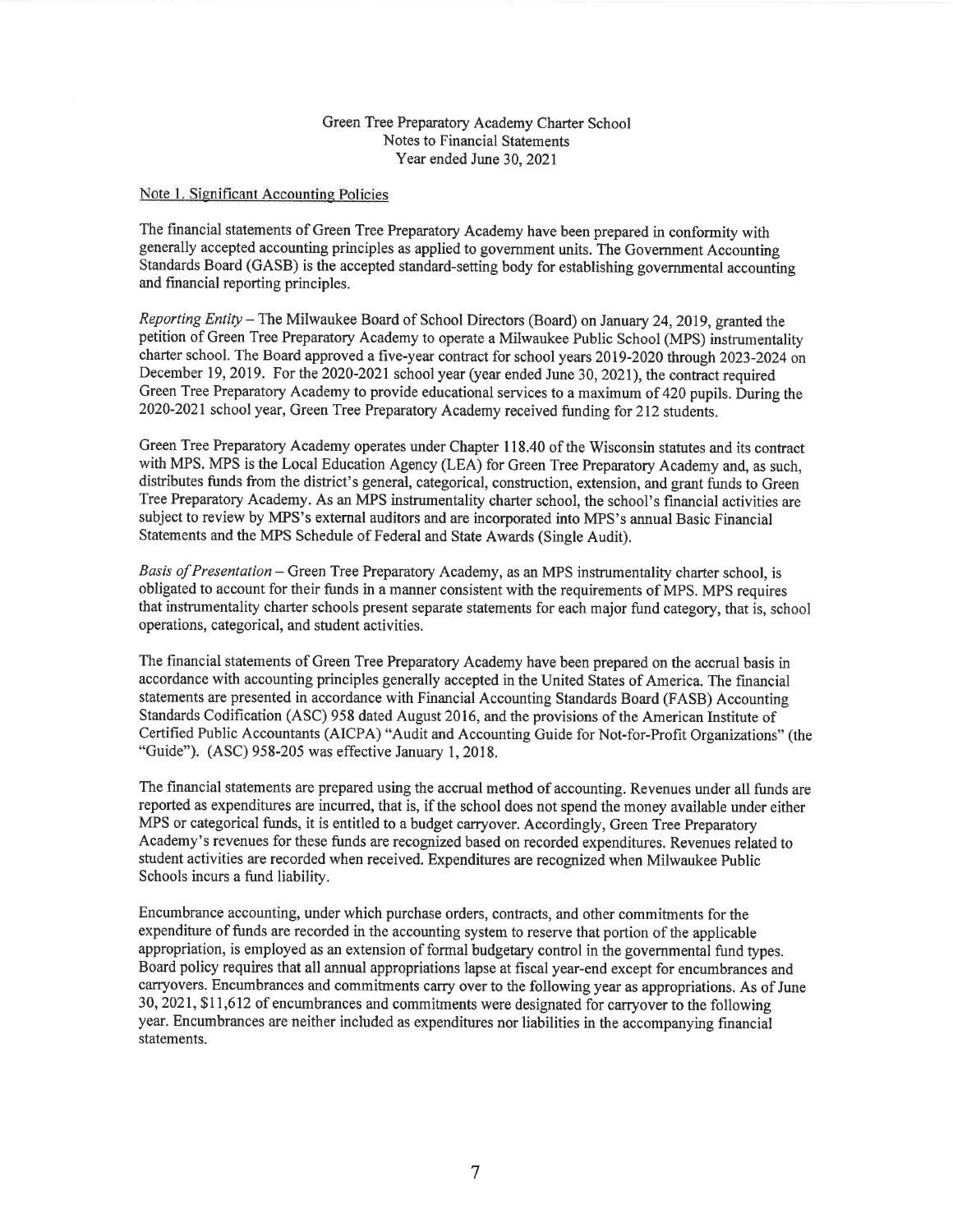#### Green Tree Preparatory Academy Charter School Notes to Financial Statements Year ended June 30, 2019

#### Basis of Presentation  $-$  (continued)

For the 2020-2021 school year, \$l l,612 of unspent revenue appropriation was available to carry over to the following school year.

#### Note 2. Student Activitv Fund

The student activity fund is established to account for funds generated within the school that result from various school activities such as fund-raisers, field trips, and soda sales. These funds are spent at the discretion of the school for activities such as class trips and student clubs. The student activity fund is also used to record receipts and expenditures for various Board funded activities such as cafeteria sales, bus passes, and the purchase of various items that are chargeable to the School Operations Fund. Each MPS school receives a cash advance for the school reimbursement account that provides on-site funds to purchase operating supplies that are subsequently reimbursed by MPS. Green Tree Preparatory Academy has a \$5,000 cash advance from the district.

#### Note 3. Funding

According to the contract between MPS and Green Tree Preparatory Academy, the actual per pupil allocation rate that Green Tree Preparatory Academy should receive from the General Fund is \$9,3 19 per pupil.

Green Tree Preparatory Academy is classified as a Title I (high poverty area) school and, as such, receives Title I funds. Title I funds are calculated and distributed to Green Tree Preparatory Academy in the same manner as other MPS schools. If the funds are not spent or if more funds are spent than are distributed, then the excess or deficit funding reverts to the school district. During the 2020-2021 school year, Green Tree Preparatory Academy spent \$176,798 in Title I funds.

Green Tree Preparatory Academy received funds from the Wisconsin DPI Charter School Program. These funds are calculated and distributed to Green Tree Preparatory Academy in the same manner as other MPS schools. If the funds are not spent or if more funds are spent than are distributed, then the excess funding may be carried over to the subsequent fiscal year. During the 2020-2021 school year, Green Tree Preparatory Academy spent \$62,141 in DPI Charter school funds.

#### Note 4. Contract Compliance

The contract between Green Tree Preparatory Academy and Milwaukee Public Schools requires compliance with performance and contract requirements. Specifics regarding this issue are detailed in <sup>a</sup> separate annual performance and compliance report.

#### Note 5. Tax Status

Green Tree Preparatory Academy is classified as a non-profit organization by the Intemal Revenue Service because of its status as a governmental instrumentality.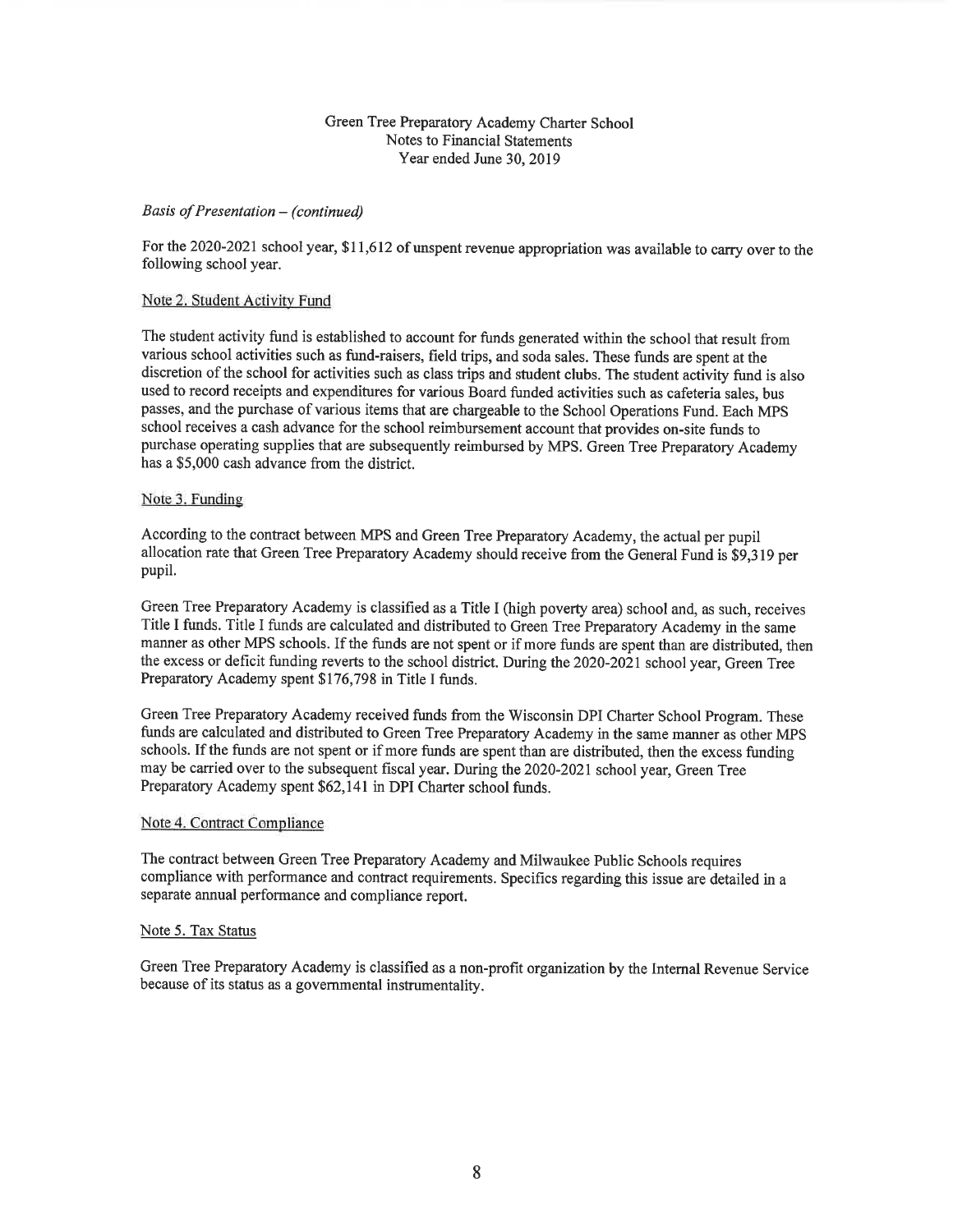#### Green Tree Preparatory Academy Charter School Notes to Financial Statements Year ended June 30, 2019

Note 6. Subsequent Events

Management has evaluated subsequent events for possible recognition or disclosure through the date the financial statements were available to be distributed, December 15,2021. As a result of the spread of the COVID-I9 coronavirus, economic uncertainties have arisen which may negatively impact operations. The related duration and financial impact, if any, cannot be reasonably estimated at this time.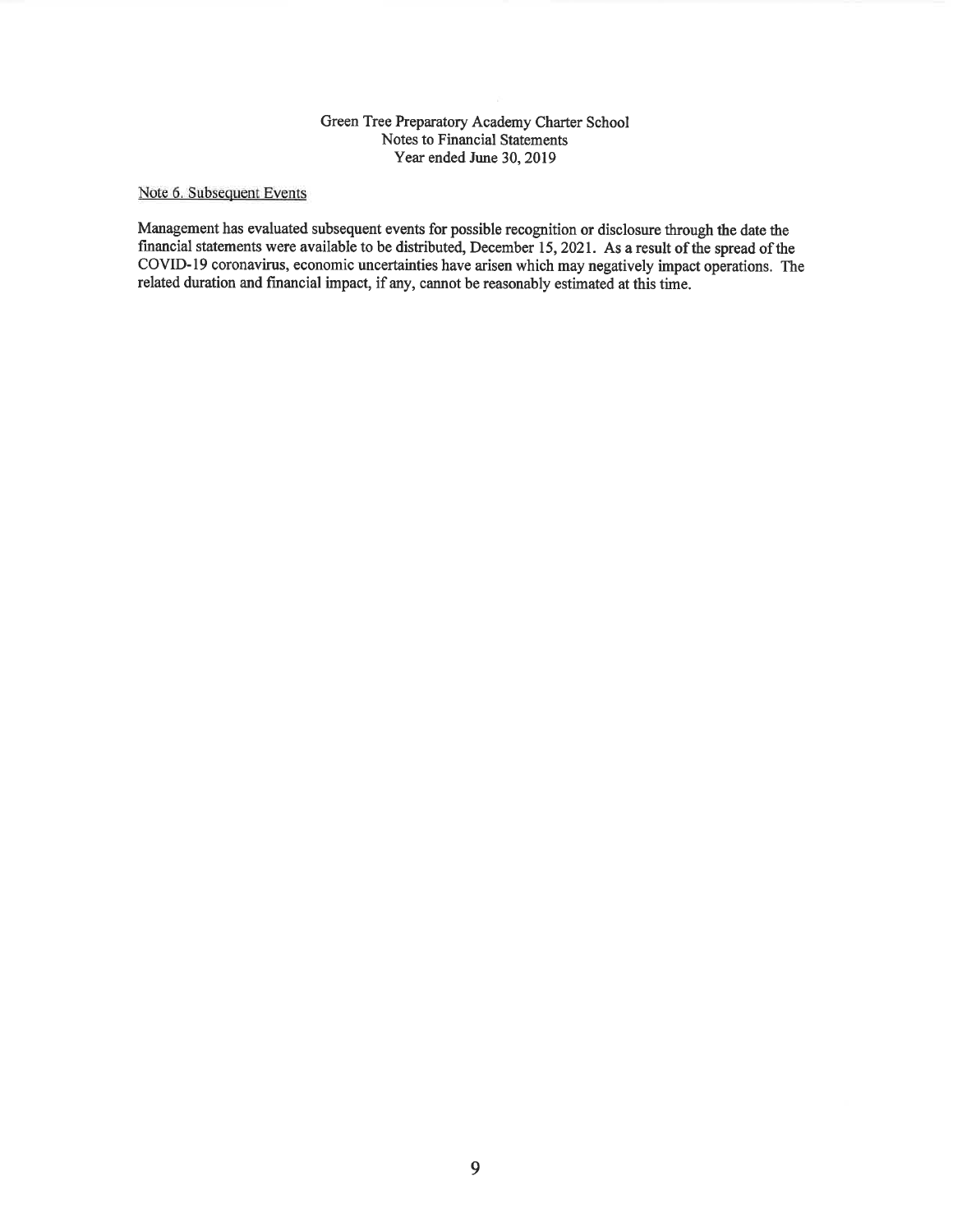Report on Internal Control Over Financial Reporting and on Compliance and Other Matters Based on an Audit of Financial Statements Performed in Accordance with Government Auditing Standards

#### Green Tree Preparatory Academy Charter School School Governance Council and the Milwaukee Board of School Directors

I have audited the financial statements of Green Tree Preparatory Academy Charter School of and for the year ended June 30, 2021 and have issued my report thereon dated December 15, 2021. I conducted my audit in accordance with auditing standards generally accepted in the United States of America and the standards applicable to financial audits contained in Government Auditing Standards, issued by the Comptroller General of the United States.

#### Internal Control Over Financial Reporting

In planning and performing my audit, I considered Green Tree Preparatory Academy Charter School's internal control over financial reporting as a basis for designing my auditing procedures for expressing my opinion on the financial statements, but not for the purpose of expressing an opinion on the effectiveness of the School's intemal control over financial reporting. Accordingly, I do not express an opinion on the effectiveness of the School's internal control over financial reporting.

A control deficiency exists when the design or operation of a control does not allow management or employees, in the normal course of performing their assigned functions, to prevent or detect misstatements on a timely basis. A significant deficiency is a control deficiency, or combination of control deficiencies, that adversely affects the school's ability to initiate, authorize, record, process, or report financial data reliably in accordance with generally accepted accounting principles such that there is more than a remote likelihood that a misstatement of the school's firancial statements that is more than inconsequential will not be prevented or detected by the school's internal control.

A material weakness is a significant deficiency, or combination of significant deficiencies, that results in more than a remote likelihood that a material misstatement of the financial statements will not be prevented or detected by the school's internal control.

My consideration of internal control over fmancial reporting was for the limited purpose described in the first paragraph of this section and would not necessarily identify all deficiencies in internal control that might be significant deficiencies or material weaknesses. I noted no deficiencies in intemal confol over financial reporting that I consider to be a material weakness, as defined above.

#### Compliance and Other Matters

As part of obtaining reasonable assurance about whether Green Tree Preparatory Academy Charter School's financial statements are free of material misstatement, I performed tests of its compliance with certain provisions of laws, regulations, contracts, and grant agreements, noncompliance with which could have a direct and material effect on the determination of financial statement amounts.

However, providing an opinion on compliance with those provisions was not an objective of my audit, and accordingly, I do not express such an opinion. The results of my tests disclosed no instances of noncompliance or other matters that are required to be reported under Government Auditing Standards.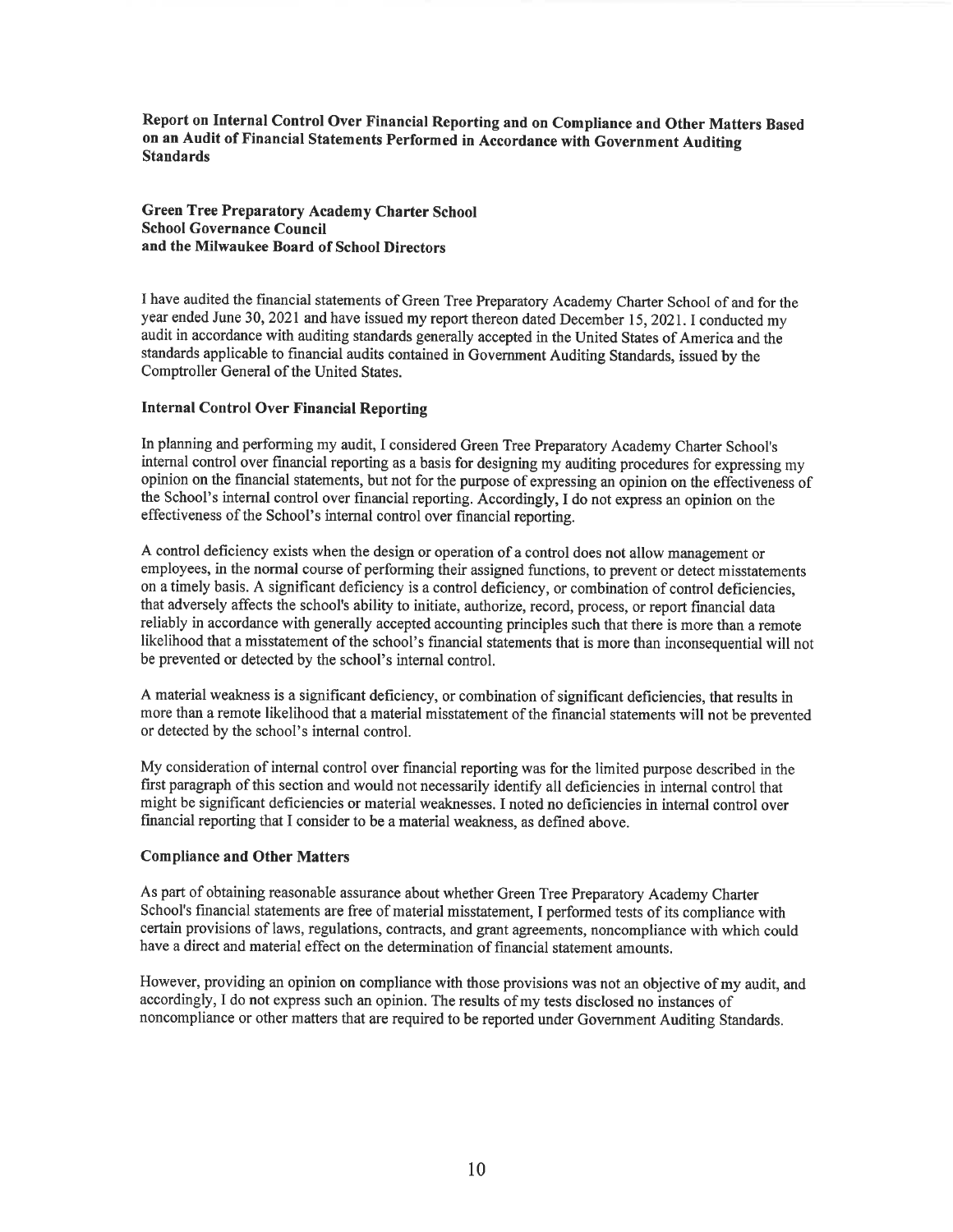#### Report on Internal Control Over Financial Reporting and on Compliance and Other Matters Based on an Audit of Financial Statements Performed in Accordance with Government Auditing **Standards (continued)**

This report is intended for the information of the Milwaukee Board of School Directors, the School Governance Council, and Wisconsin Department of Public Instruction. However, this report is a matter of public record, and its distribution is not limited.

Brace Michael Redlin, CPA, LLC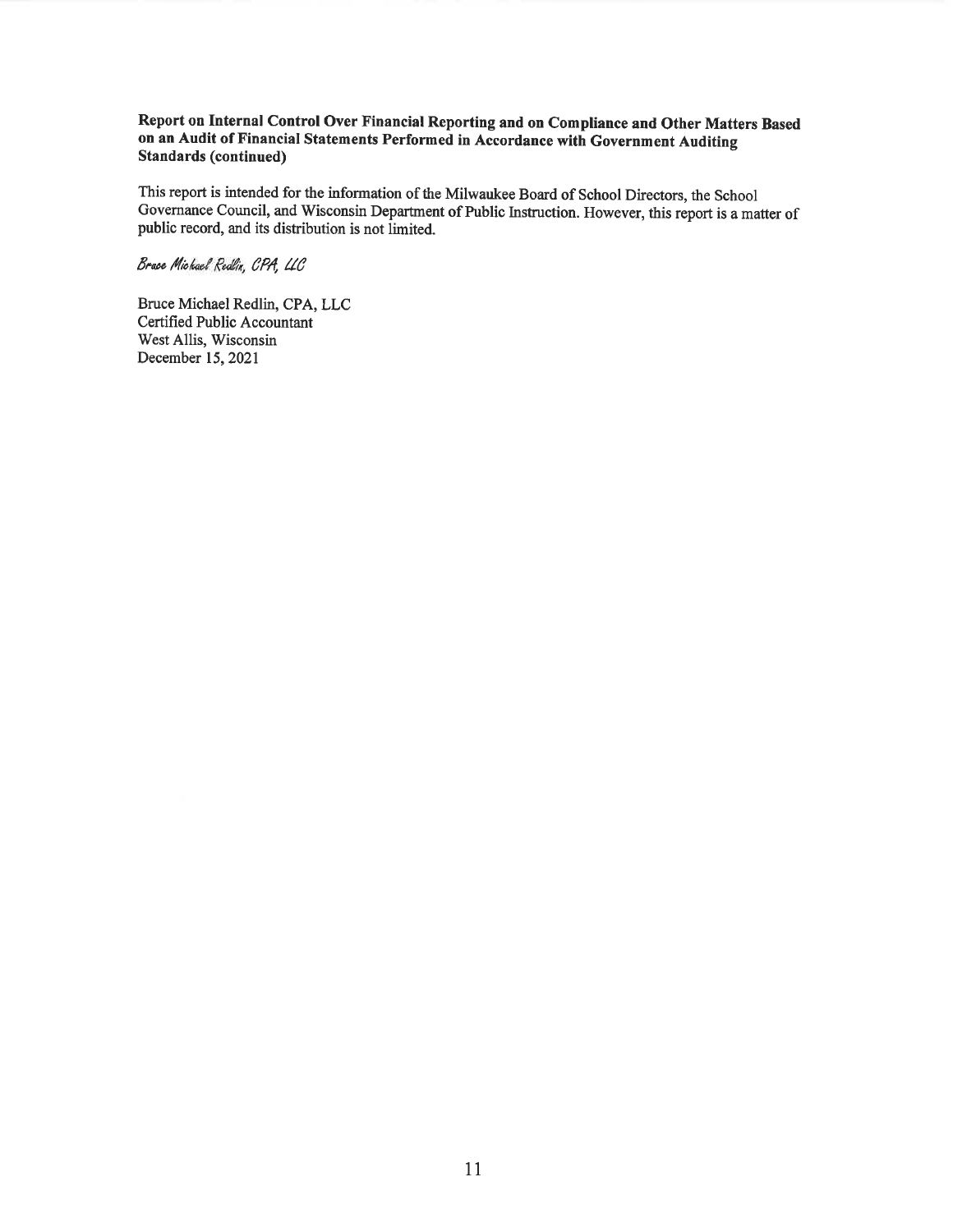# Independent Auditor's Report on Supplementary Schedules

#### **Green Tree Preparatory Academy Charter School School Governance Council** and the Milwaukee Board of School Directors

I have audited the financial statements of the Green Tree Preparatory Academy Charter School as of June 30, 2021 and have issued my report thereon dated December 15, 2021. These financial statements are the responsibility of the Company's management. My responsibility is to express an opinion on these financial statements based on my audit.

I conducted my audit to form an opinion on the basic financial statements of Green Tree Preparatory Academy Charter School taken as a whole. The accompanying Schedules are presented for the purposes of additional analysis and are not a required part of the basic financial statements. The information in these schedules has been subjected to the auditing procedures applied in the audit of the basic financial statements and, in my opinion, is fairly presented in all material respects in relation to the basic financial statements taken as a whole.

Bruce Michael Redlin, CPA, LLC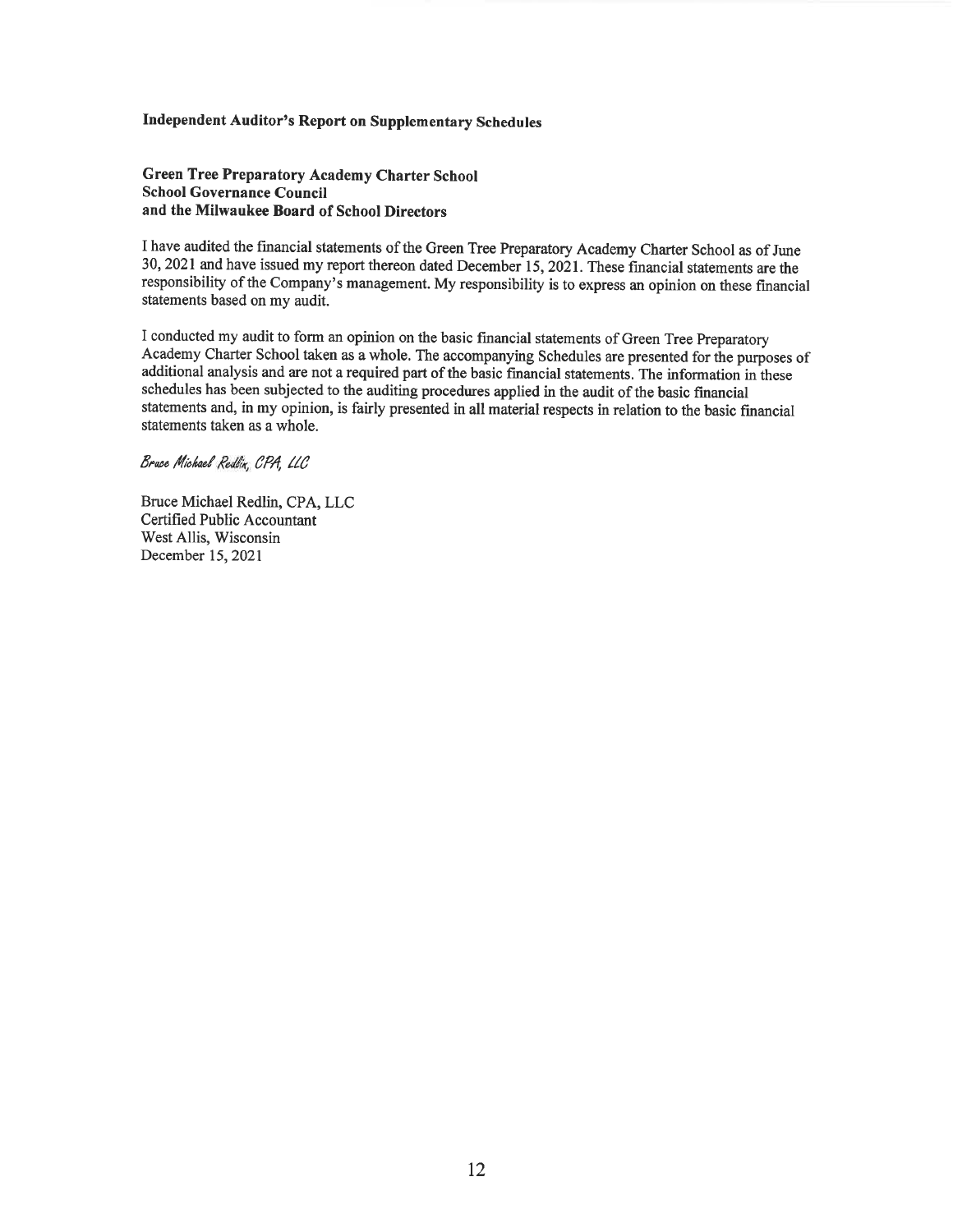Independent Audítor's Report on Schedule of Revenue and Expenditures for Instrumentality Charter School

Green Tree Preparatory Academy Charter School School Governance Council And the Milwaukee Board of School Directors

I have audited the accompanying schedule of charter school revenues and expenditures as defined in the contract dated December 19, 2019 between MPS and Green Tree Preparatory Academy Charter School for the year ended June 30,2021. This schedule is the responsibility of Green Tree Preparatory Academy Charter School's management. My responsibility is to (1) express an opinion on this schedule based on my audit and (2) express an opinion on Green Tree Preparatory Academy Charter School's compliance with the contract requirement that Green Tree Preparatory Academy Charter School expend MPS charter school contract revenues consistent with the provisions of the contract and the 2020-2021 charter school operating budget approved by the MPS Division of Diversifîed Community Schools.

I conducted the audit in accordance with generally accepted auditing standards and the standards applicable to financial audits contained in Governmental Auditing Standards issued by the Comptroller General of the United States. Those standards require that I plan and perform the audit to obtain reasonable assurance about whether the schedule of charter school revenues and expenditures is free of material misstatement. An audit includes examining, on a test basis, evidence supporting the amounts and disclosures in the schedule of charter school revenues and expenditures. An audit also includes assessing the accounting principles used and significant estimates made by the management of Green Tree Preparatory Academy Charter School as well as the management of MPS. I believe that my audit provides a reasonable basis for my opinion.

Govemmental Auditing Standards also require that I consider internal controls over financial reporting and compliance with requirements of laws, regulations, contracts, and grants. The management of Green Tree Preparatory Academy Charter School is responsible for establishing and maintaining effective internal controls. In planning and performing my audit, I considered Green Tree Preparatory Academy Charter School's internal control over compliance with requirements that could have a direct and material effect on the financial reporting in order to determine my auditing procedures for the purpose of expressing my opinion on the schedule of charter school revenues and expenditures. A material weakness is a condition in which the design or operation of one or more of the internal control components does not reduce to a relatively low level the risk that misstatements in amounts that would be material in relation to the financial statements being audited may occur and not be detected within a timely period by employees in the normal course of performing their assigned functions. I noted no matters involving contol over flrnancial reporting and its operation that I consider to be material weaknesses.

In my opinion, (1) the schedule of charter school revenues and expenditures referred to above presents fairly, in all material respects, the expenditure and revenue activities of Green Tree Preparatory Academy Charter School for the year ended June 30, 2021 as defined in the contract referred to in the first paragraph and (2) the expenditures reported for the year ended June 30, 2021 comply with the expenditure and annual operating budget requirements as defined in the contract referred to in the first paragraph.

#### Bruce Michael Redlin, CPA, LLC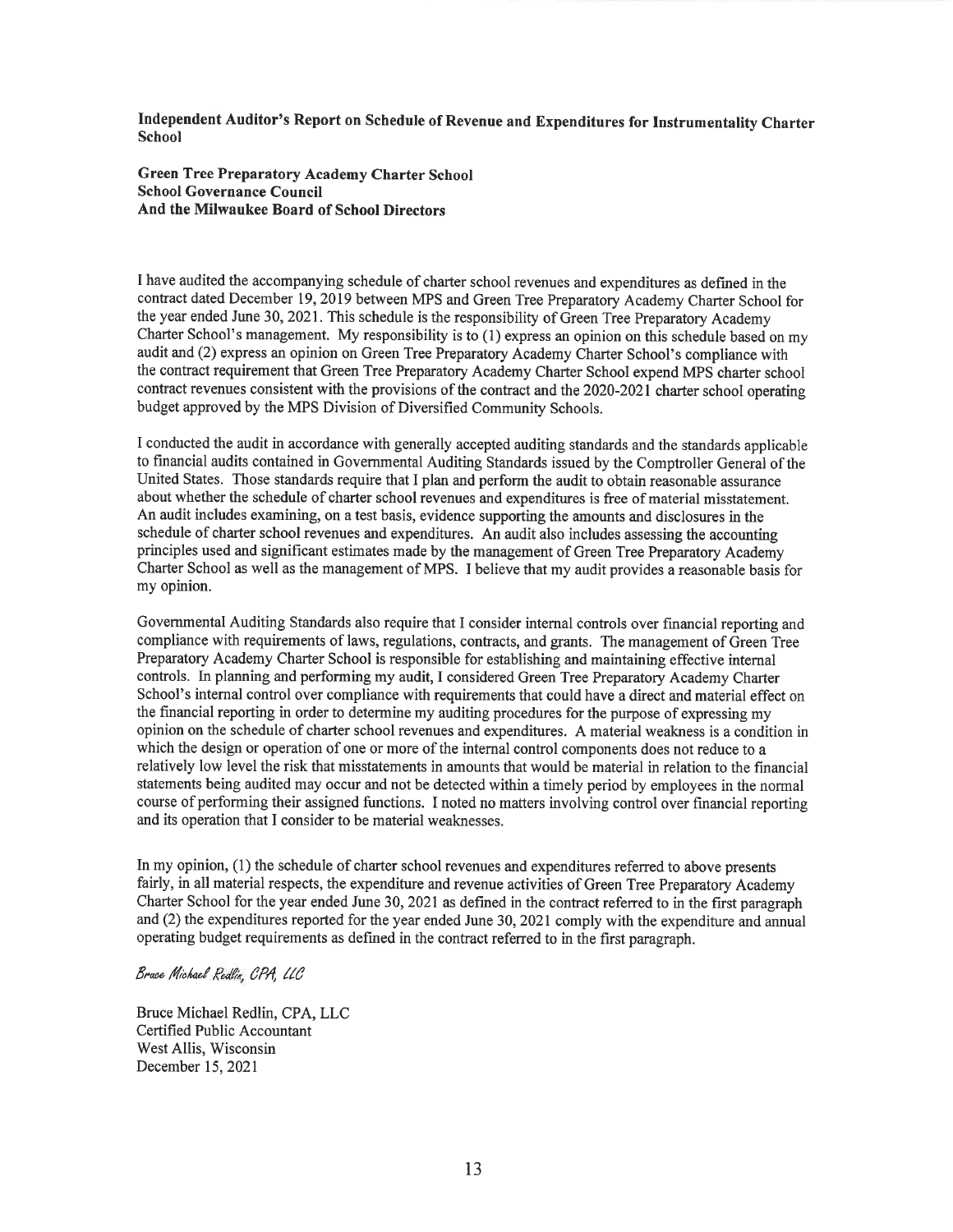# Green Tree Preparatory Academy<br>Schedule of Charter School Revenues and Expenditures for Instrumentality Charter School<br>Year Ended June 30, 2021

|                   |                                                       | Contract<br><b>Budget</b> |   | <b>Actual</b>          |   | Variance           |
|-------------------|-------------------------------------------------------|---------------------------|---|------------------------|---|--------------------|
| <b>Revenues</b>   |                                                       |                           |   |                        |   |                    |
|                   | MPS Charter School<br><b>Total Revenues</b>           | 2,470,909<br>2,470,909    | S | 2,346,393<br>2,346,393 | S | 124,516<br>124,516 |
| <b>Expenses -</b> |                                                       |                           |   |                        |   |                    |
|                   | <b>Position Salaries</b>                              | 1,529,383                 |   | 1,401,042              |   | 128,341            |
|                   | <b>Benefits for Position Salaries</b>                 | 815,160                   |   | 746,754                |   | 68,406             |
|                   | Other Wages                                           | 18,998                    |   | 92,300                 |   | (73, 302)          |
|                   | Benefits for Other Wages                              | 10,127                    |   | 49,196                 |   | (39,069)           |
|                   | <b>Purchased Services</b>                             | 45,583                    |   | 22,847                 |   | 22,736             |
|                   | <b>Supplies</b>                                       | 53,313                    |   | 34,254                 |   | 19,059             |
|                   | Capital Expenses                                      | Φ                         |   |                        |   | $\sim$             |
|                   | Other                                                 | (1,655)                   |   |                        |   | (1,655)            |
|                   | <b>Total Expenses</b>                                 | 2,470,909                 |   | 2,346,393              |   | 124,516            |
|                   | <b>Revenues in Excess of (Less Than) Expenditures</b> |                           |   |                        |   |                    |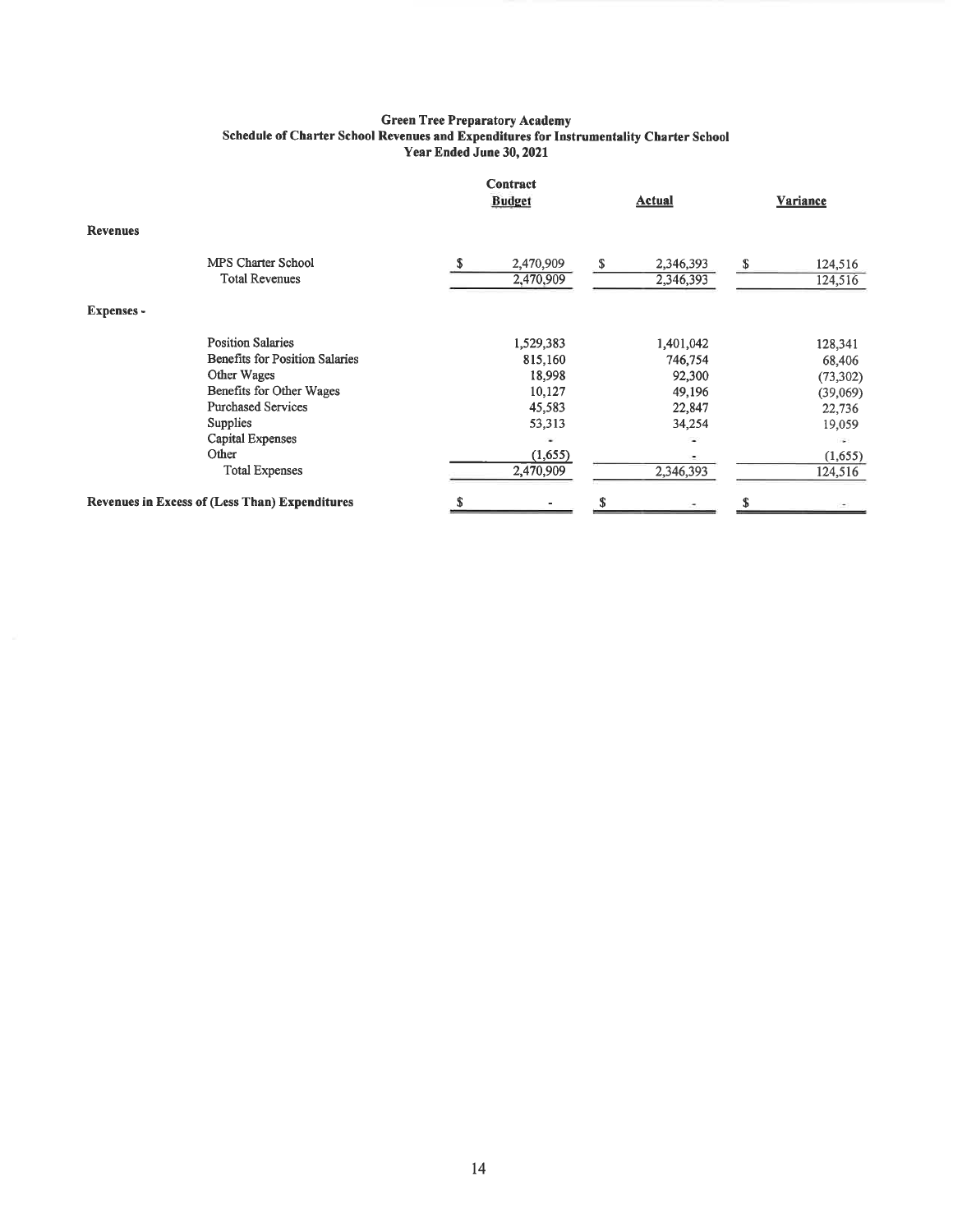#### Green Tree Preparatory Academy Schedule of Findings and Questioned Costs Year Ended June 30, 2021

| A. |     | <b>Summary of Auditor's Results</b>                                                        | <b>Result</b>             |
|----|-----|--------------------------------------------------------------------------------------------|---------------------------|
|    |     | <b>Financial Statements</b>                                                                |                           |
|    | 1.  | The type of auditor's report issued?                                                       | Unmodified                |
|    |     | (i.e., unqualified opinion, qualified opinion, adverse opinion, or disclaimer of opinion). |                           |
|    | 2.  | Internal control over financial reporting:                                                 |                           |
|    |     | a. Material weaknes(s) identified?                                                         | No                        |
|    |     | b. Reportable condition(s) identified not considered to be material                        |                           |
|    |     | weaknesses?                                                                                | No                        |
|    | 3.5 | Does the audit report show material non-compliance?                                        | No                        |
| B. |     | <b>Financial Statement Findings:</b>                                                       | $\underline{\mathrm{No}}$ |
| C. |     | <b>Federal Award Program Findings and Questioned Costs:</b>                                | No matters were reported  |
| D. |     | <b>Other Issues:</b>                                                                       |                           |
|    | 1.  | Does the auditor have substantial doubt as to the auditee's ability to                     |                           |
|    |     | continue as a going concern?                                                               | No                        |
|    | 2.  | Does the audit report show audit issues (i.e. material non-compliance,                     |                           |
|    |     | non-material non-compliance, questioned costs, material weakness,                          |                           |
|    |     | reportable condition, management letter comment, excess revenue                            |                           |
|    |     | or excess reserve) related to grants/contracts with funding agencies                       |                           |
|    |     | that require audits to be in accordance with Government Auditing Standards?                | No                        |
|    |     |                                                                                            |                           |
|    |     |                                                                                            |                           |

3. Was a Management Letter issued or other document conveying audit issues as a result of this audit?

/tnn lÜV"

Bruce Michael Redlin, CPA

5. Date of Report

4. Name and signature of auditor in charge:

December 15, 2021